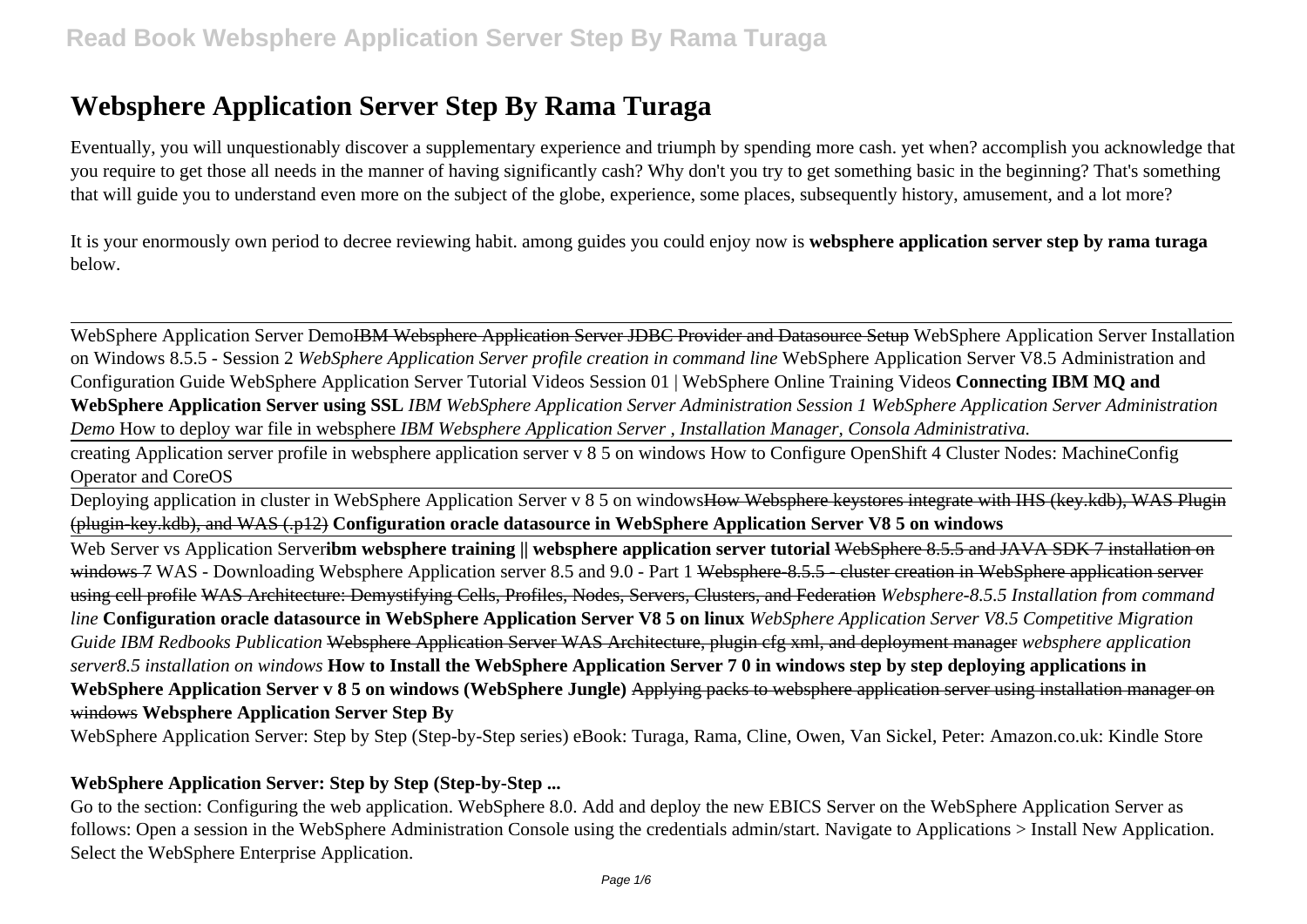#### **Step 16: Deploying the web application on WebSphere**

Buy WebSphere Application Server: Step by Step (Step-by-Step series) by Turaga, Rama, Cline, Owen, Van Sickel, Peter (2006) Paperback by (ISBN: ) from Amazon's Book Store. Everyday low prices and free delivery on eligible orders.

#### **WebSphere Application Server: Step by Step (Step-by-Step ...**

As a registered member of Search400.com, you're entitled to a complimentary copy of Chapter 2 of "WebSphere Application Server: Step by Step" written by Rama Turaga, Owen Cline, and Peter Van Sickel and published by MC Press. This chapter, "Installation and Configuration Overview," will help to successfully implement WAS V6.

#### **WebSphere Application Server: Step by Step -- Chapter 2**

Select the check box Launch first step page after installation at the end of the product installation. From the Windows task bar, click Start > All Programs > IBM WebSphere > Application Server Community Edition and then choose First steps console. The features of the First steps console fall into the following categories: First steps. Start the server

#### **IBM® WebSphere® Application Server Community Edition ...**

Starting a remote WebSphere Application Server Use the workbench to start a remote WebSphere Application Server running on a Windows or Linux operating system. You can choose to use an operating system or Secure Shell (SSH) authentication method to access the remote host that is running the server.

#### **Configuring a WebSphere Application Server**

WebSphere Application Server cannot be installed without a Java SDK. The following installation examples are for the command line. For step-by-step instructions for installing by using the command line, see Installing the product offerings by using the command line.

#### **WebSphere Application Server installation information**

Installing. Migrating, coexisting, and interoperating. Administering. Scripting. Developing applications. Deploying applications. Monitoring. Securing. Tuning performance.

#### **WebSphere Application Server, Network Deployment, Version 9.0**

Review the installation summary and verify that the package for IBM WebSphere Application Server Network Deployment Version 8.5.0.2 is selected. Select the appropriate package according to your operating system. Click Install. When the installation process is complete, a message confirms the success of the process. Click Finish.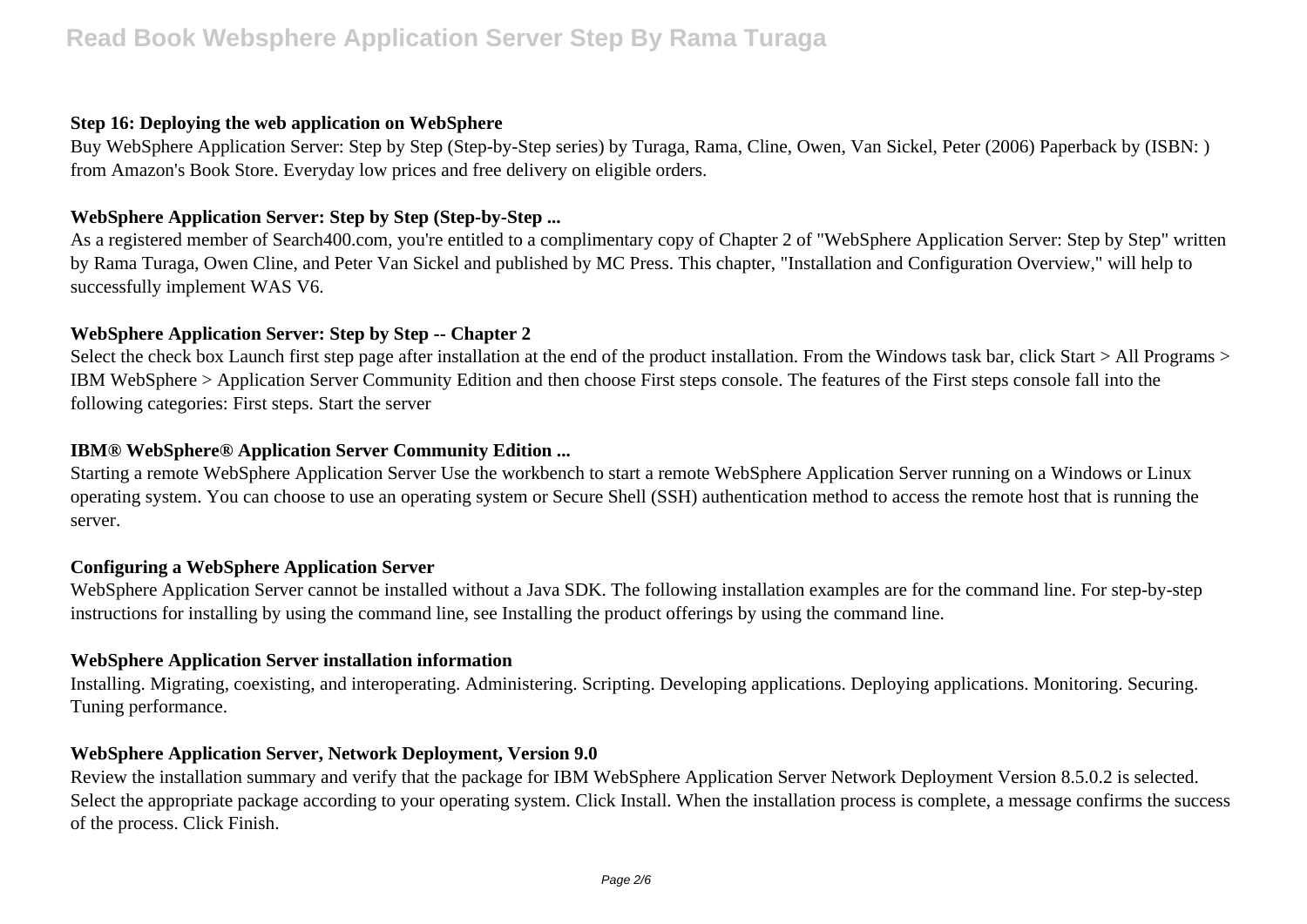### **Installing and configuring WebSphere Application Server 8 ...**

WebSphere Application Server is a software product that performs the role of a web application server. More specifically, it is a software framework and middleware that hosts Java-based web applications. It is the flagship product within IBM's WebSphere software suite. It was initially created by Donald F. Ferguson, who later became CTO of Software for Dell. The first version was launched in 1998. This project was an offshoot from IBM HTTP Server team starting with Domino Go.

## **IBM WebSphere Application Server - Wikipedia**

Navigate Servers >> Clusters >> WebSphere application server clusters Click New >> Enter the "Cluster name" and click Next Enter the Cluster member name and select the node where you want to create

### **How to Create Cluster in IBM WebSphere ND?**

There are more than 125 shell scripts file included in IBM WebSphere Application Server (WAS) when you install it. Not all of them are useful, and if you are a learner, you may not be aware of some of the powerful scripts to use in daily work. I have listed some of the most useful scripts to ease your life as WebSphere Administrator.

### **Useful WebSphere Application Server Administration Scripts**

IBM WebSphere Application Server is the premier Java™ Platform, Enterprise Edition (Java EE) and Web services-based application server. WebSphere Application Server is built on open standards and helps you deploy and manage applications ranging from simple Web sites to powerful on-demand solutions. More information To access a wide variety of technical resources for this product, see the Product Documentation for WebSphere Application Server Version 7.0. Space requirements

#### **Download WebSphere Application Server Version 7.0 for ...**

Buy WebSphere Application Server: Step by Step by Turaga, Rama, Cline, Owen, Van Sickel, Peter online on Amazon.ae at best prices. Fast and free shipping free returns cash on delivery available on eligible purchase.

## **WebSphere Application Server: Step by Step by Turaga, Rama ...**

Following are the steps for the silent installation 1) Download the necessary packages and the fixpacks from the Passport Advantage 2) Ensure the necessary access is available.. in our case its root (Though we can install using a non-root user) 3) Create the necessary filesystems (we will be installing in /opt)

## **| WebSphere App Server | | Santosh Nair's WebSphere And ...**

2.8 Creating a New Profile for the WebSphere Application Server. Use this procedure to create a new profile for the WebSphere Application Server: On a CL command line, run the STRQSH commands to start the Qshell command shell. Change to this directory: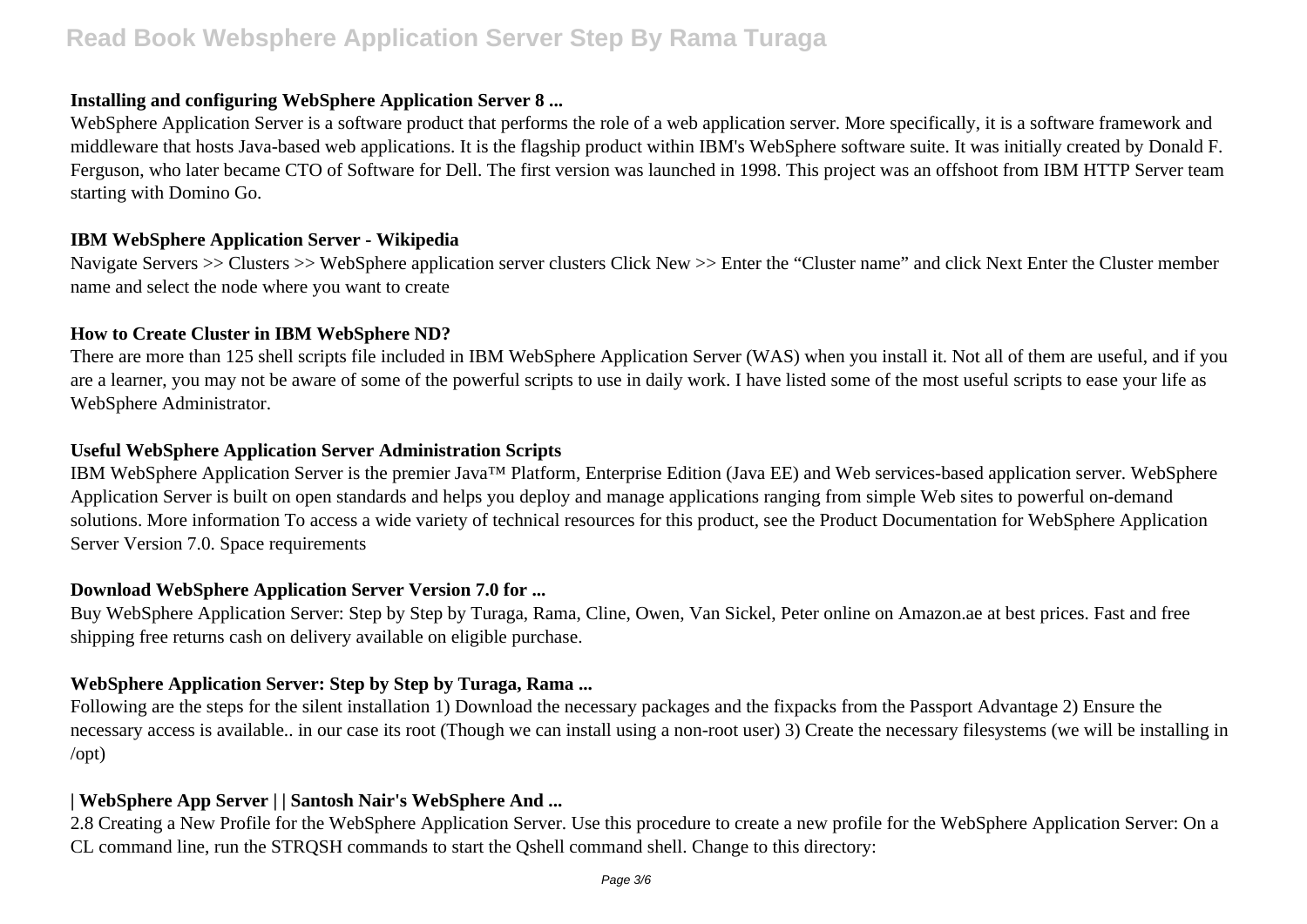## /QIBM/ProdData/WebSphere/AppServer/V85/ND/bin. Use the following command to create a profile:

## **Installing and Configuring WebSphere 8.5.x/9.0 (Release 9.2.1)**

Optionally, on Profile Creation Complete, you can select the check box for Launch the First steps console. Click the Finish button. If you chose to run First Steps, on WebSphere Application Server, First steps, select the first option, which is entitled: Installation verification. Verify that the installation verification completed successfully.

## **Installing, Updating, and Configuring WebSphere 8.5 and 8.5.5**

Aug. 10. Below are the highlevel steps to install Websphere application server 8.5 ( you can customize it based on your requirement) OS : Red Hat Enterprise Linux. Step1 : Download WAS 8.5 multiple platform from passport Advantage or use the media. Step 2: Unpack the images.

A complete reference to the complex and multifaceted middleware that is WebSphere Application Server—used by huge enterprises as well as small businesses—this guide covers not only installation and configuration but the critical verification and management process for ensuring successful installation and implementation. All of the different packages, from Express to Network, are addressed so that companies of all sizes will be able to successfully implement WebSphere Application Server V6. The steps involved in setting up a complete WebSphere Application Server installation are provided, and the configuration process for a highly available, workload-managed (HA/WLM), clustered environment built using the WebSphere V6 Network Deployment package is demonstrated. Also discussed are dynamic caching, security, Web service enablement, the Application Server Tool (AST) kit, and WebSphere Rapid Deployment (WRD).

WebSphere Application Server (WAS) is complex and multifaceted middleware used by huge enterprises as well as small businesses. In WebSphere Application Server: Step by Step, the authors do an excellent job of covering the many aspects of the software. While other books merely cover installation and configuration, this book goes beyond that to cover the critical verification and management process to ensure a successful installation and implementation. It also addresses all of the different packages from Express to Network so that no matter what size your company is, you will be able to successfully implement WAS V6.

IBM WebSphere Application Server 8.0 Administration Guide is a highly practical, example-driven tutorial. You will be introduced to WebSphere Application Server 8.0, and guided through configuration, deployment, and tuning for optimum performance. If you are an administrator who wants to get up and running with IBM WebSphere Application Server 8.0, then this book is not to be missed. Experience with WebSphere and Java would be an advantage, but is not essential.

Provides information on the installation, configuration, management, and deployment of an Express server.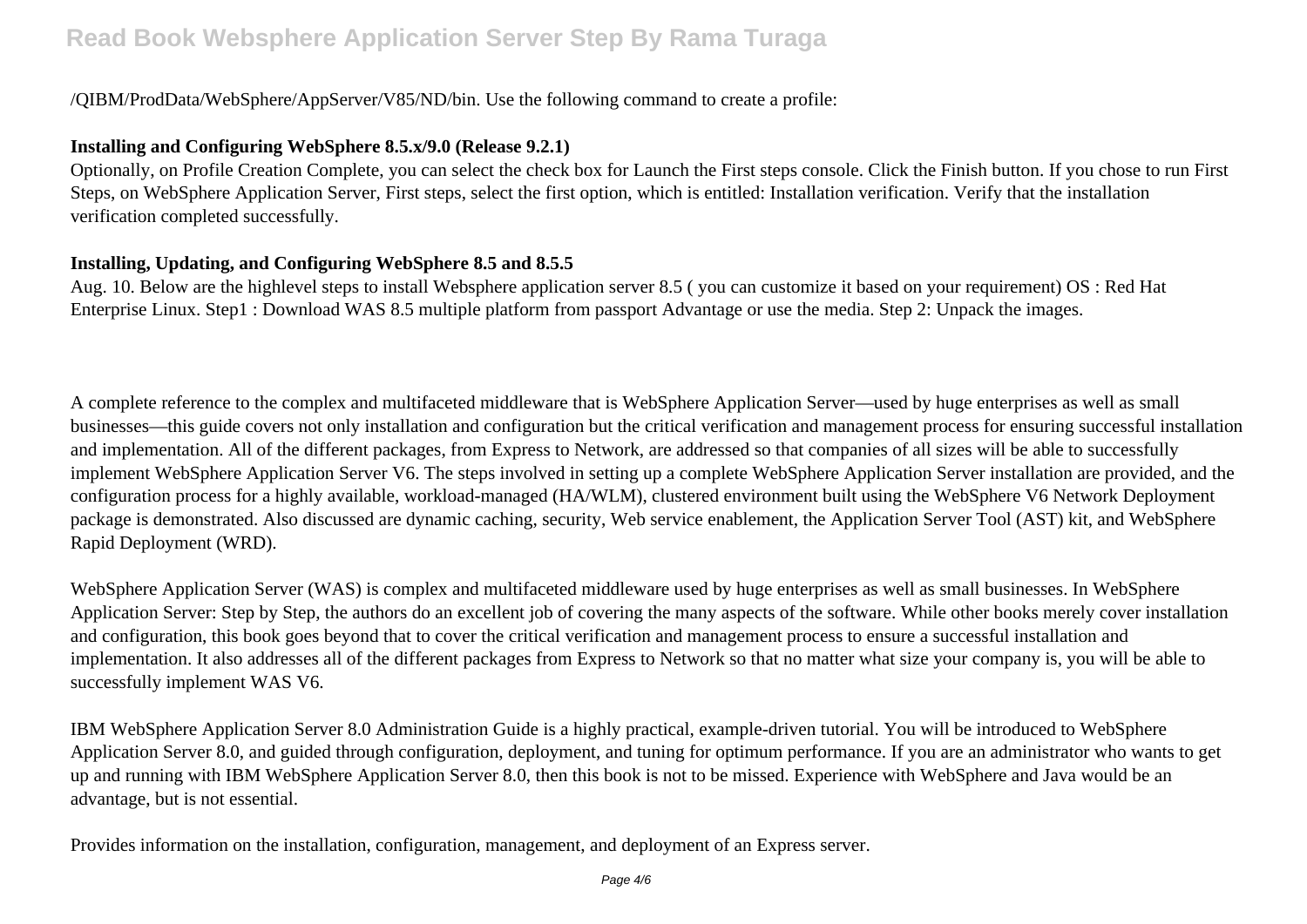This IBM® Redbooks® publication provides information about the concepts, planning, and design of IBM WebSphere® Application Server V8 environments. The target audience of this book is IT architects and consultants who want more information about the planning and designing of applicationserving environments, from small to large, and complex implementations. This book addresses the packaging and features in WebSphere Application Server V8 and highlights the most common implementation topologies. It provides information about planning for specific tasks and components that conform to the WebSphere Application Server environment. Also in this book are planning guidelines for WebSphere Application Server V8 and WebSphere Application Server Network Deployment V8 on distributed platforms and for WebSphere Application Server for z/OS® V8. This book contains information about migration considerations when moving from previous releases.

This IBM® Redbooks® publication explains the capabilities of IBM WebSphere® Application Server Liberty profile (Liberty profile), which is lightweight, easy to install, and fast to use. Liberty profile provides a convenient and capable platform for developing and testing your web and OSGi applications. The Liberty profile server is built by using OSGi technology and concepts. The fit-for-purpose nature of the run time relies on the dynamic behavior that is inherent in the OSGi framework and service registry. As bundles are installed or uninstalled from the framework, their services are automatically added or removed from the service registry. The result is a dynamic, composable run time that can be provisioned with only what your application requires and responds dynamically to configuration changes as your application evolves. This book can help you install, customize, and configure several popular open source technologies that can be deployed effectively with the Liberty profile server. The following popular open source toolkits for the Liberty profile server were selected for this book based on the significant enhancements they provide to the web application development process: Apache Maven Spring Framework Hibernate Jenkins Opscode Chef Arquillian MongoDB In this book, the Todo sample demonstrates the use of multiple open source frameworks or toolkits with the Liberty profile server, including Maven, MongoDB, Spring, JPA, Arquillian, Wicket, and others. The Todo sample is a simple application that can be used to create, update, and delete todo items and todo lists, and put the todo items into a related todo list.

This IBM® Redbooks® publication provides information about the concepts, planning, and design of IBM WebSphere® Application Server V8.5 environments. The target audience of this book is IT architects and consultants who want more information about the planning and design of applicationserving environments, from small to large, and complex implementations. This book addresses the packaging and features in WebSphere Application Server, and highlights the most common implementation topologies. It provides information about planning for specific tasks and components that conform to the WebSphere Application Server environment. Also in this book are planning guidelines for Websphere Application Server and Websphere Application Server Network Deployment on distributed platforms. It also includes guidelines for WebSphere Application Server for IBM z/OS®. This book contains information about migration considerations when moving from previous releases. This book has been updated with the new features introduced with WebSphere Application Server V8.5.5.

What threat is IBM WebSphere Application Server addressing? Do we aggressively reward and promote the people who have the biggest impact on creating excellent IBM WebSphere Application Server services/products? What are your results for key measures or indicators of the accomplishment of your IBM WebSphere Application Server strategy and action plans, including building and strengthening core competencies? Is a IBM WebSphere Application Server Team Work effort in place? Who will provide the final approval of IBM WebSphere Application Server deliverables? Defining,